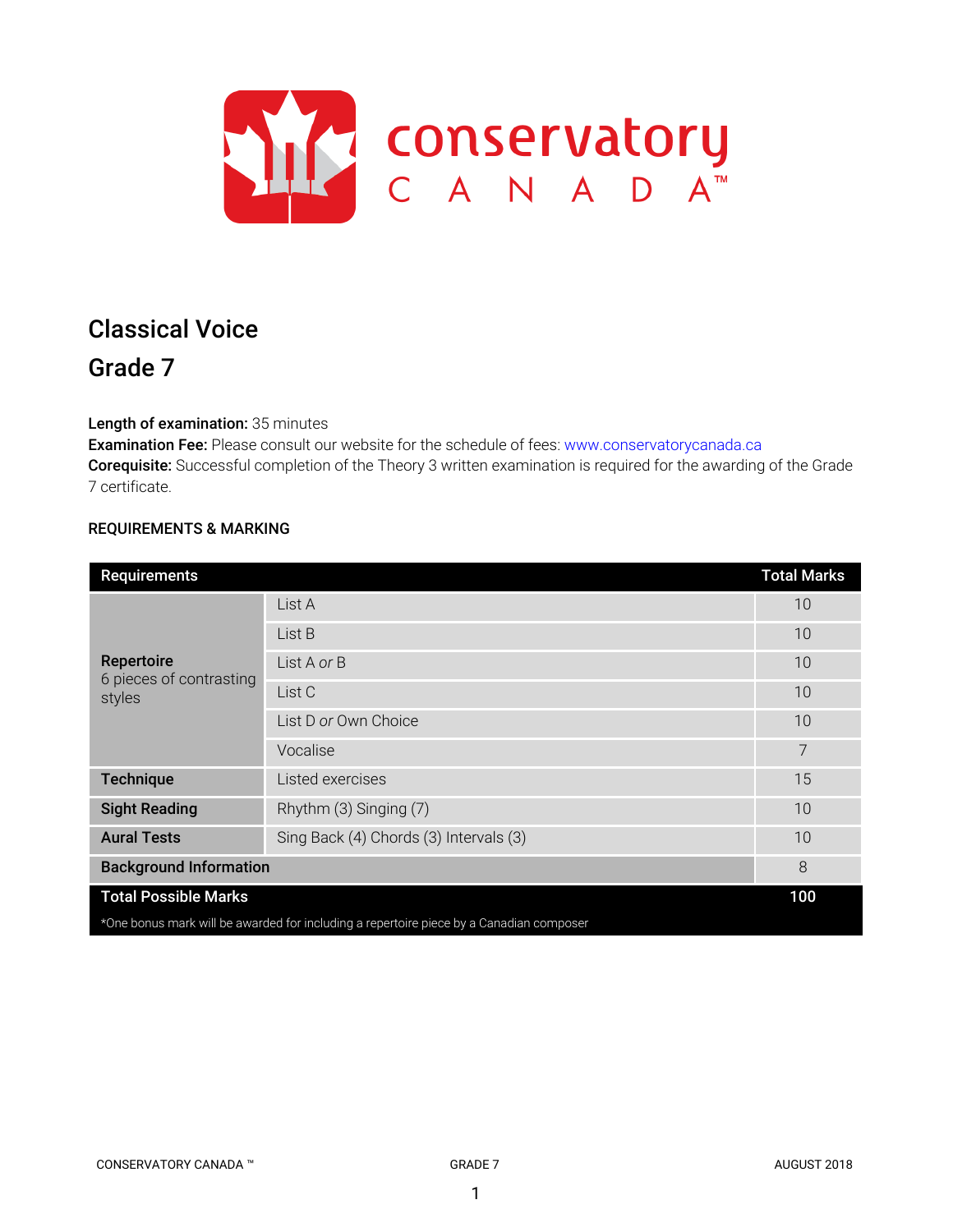# **REPERTOIRE**

- Candidates must be prepared to sing six pieces varying in key, tempo, mood, and subject, with at least three different composers being represented to receive full marks:
	- *One* List A piece
	- *One* List B piece
	- *One* List A *or* List B piece
	- *One* List C piece
	- *One* List D *or* Own Choice piece
	- *One* Vocalise
- Own Choice selection:
	- This piece may be chosen from the repertoire list (Classical or Contemporary Idioms) or may be a free choice (not chosen from the repertoire list).
	- Free choice pieces do not require approval.
	- Must be at or above the Grade 7 level (can be more than one level above).
	- This piece must be suitable for the candidate's voice and age.
	- Vocal duets are acceptable, provided the candidate's part is equivalent in difficulty to Grade 7, and a second vocalist covers the second part. The second part may be sung by the teacher.
- The vocalise must be sung to the five vowels listed in the technical exercises, changing them throughout the vocalise. Each vowel must be used. Memorization is encouraged, but not required.
- At least one piece must be in a language other than English.
- All pieces must be sung from memory (except the vocalise) and may be transposed to suit the compass of the candidate's voice.
- Approval is required for Group pieces chosen from outside the repertoire list. The score must be provided to the Registrar (registrar@conservatorycanada.ca) with the requested Grade level and List. Approvals are free of charge and candidates will be furnished with an approval letter to present to the examiner at the examination.
- Due to time and space constraints, Musical Theatre selections may not be performed with choreography, costumes, props, or dance breaks.
- Repertoire written by Canadian composers is encouraged, although not required. One bonus mark will be awarded for including a Group piece or Own Choice piece by a Canadian composer. Canadian composers are indicated in the repertoire lists with an asterisk (\*).
- Any standard edition of the music may be used for the examination, without prior approval. Downloaded online copies must belong to the public domain or be authentic, purchased copies for which the candidate has obtained rights to use. Photocopies of pieces held without permission are not to be used for examinations.
- All pieces published in the Conservatory Canada New Millennium Series Voice, Grade 7, may be used.

# TECHNICAL TESTS

Candidates must be prepared to sing any or all of the exercises below, in the following manner:

- Must be sung to vowels as requested by the examiner, (IPA): ee [*i*],ay [*e*], ah [*a*], oh [*o*], oo [*u*]. Solfege syllables/tonic sol-fa names may *not* be used. Assessment of vowel quality will be stressed.
- Sung without accompaniment.
- A different starting pitch for each exercise will be given by the Examiner. The candidate may request an alternate starting note and teachers may include a candidate's preferred range for each exercise with the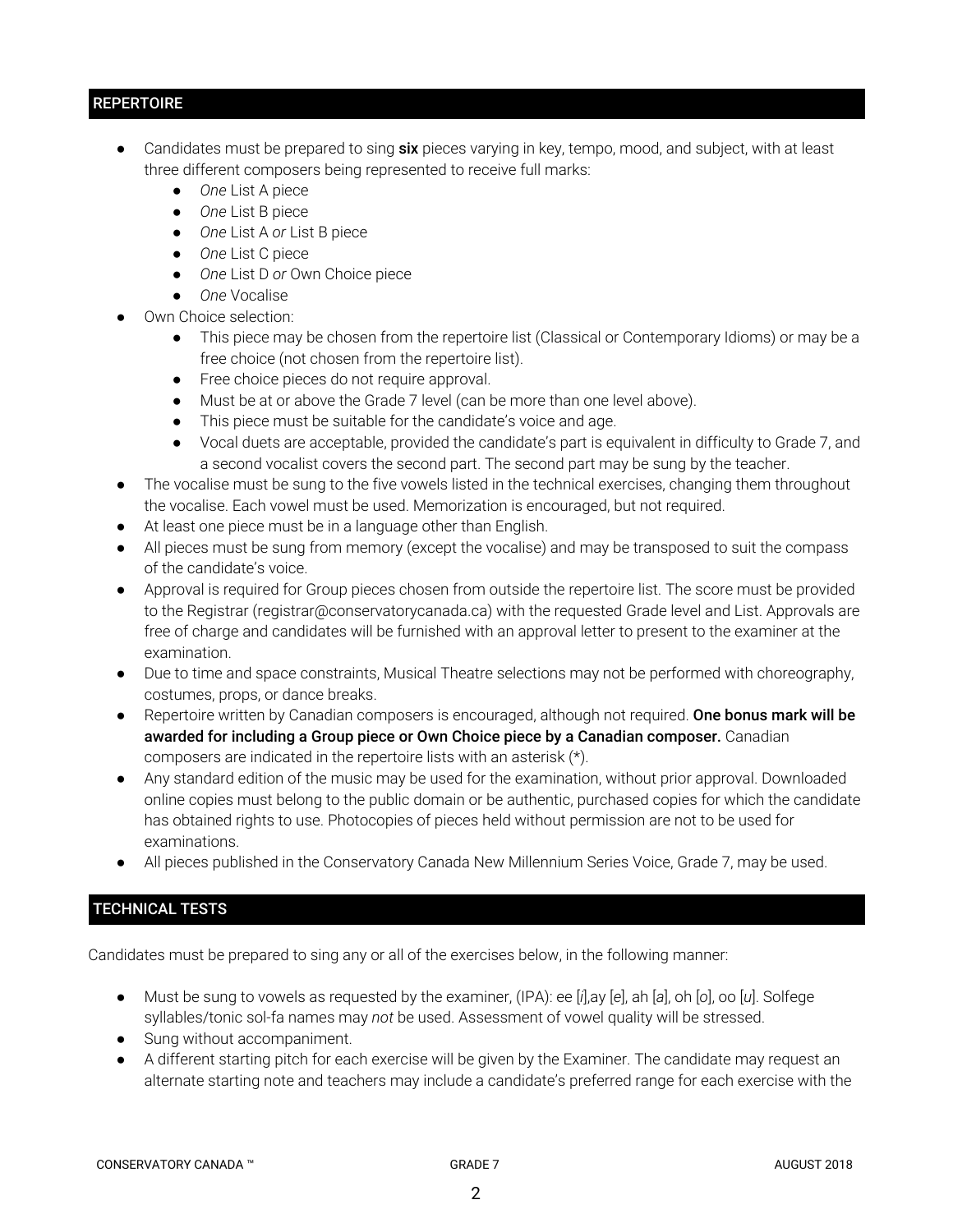repertoire list submitted to the Examiner. This must include more than one starting note and is designed to aid the Examiner in understanding the candidate's vocal range.

- Metronome markings are to be regarded as minimum speeds.
- Exercises must be sung in one breath, unless a breath mark is indicated by a comma. In some cases, optional breath marks are included in parenthesis.
- Slurs indicate legato singing; staccato marks indicate staccato singing.



 $\bullet$  = 80 Harmonic minor scale pattern



Major scale triplet pattern (ascending & descending)  $= 72$ 





 $\bullet$  = 104 Major scale pattern (ascending & descending)



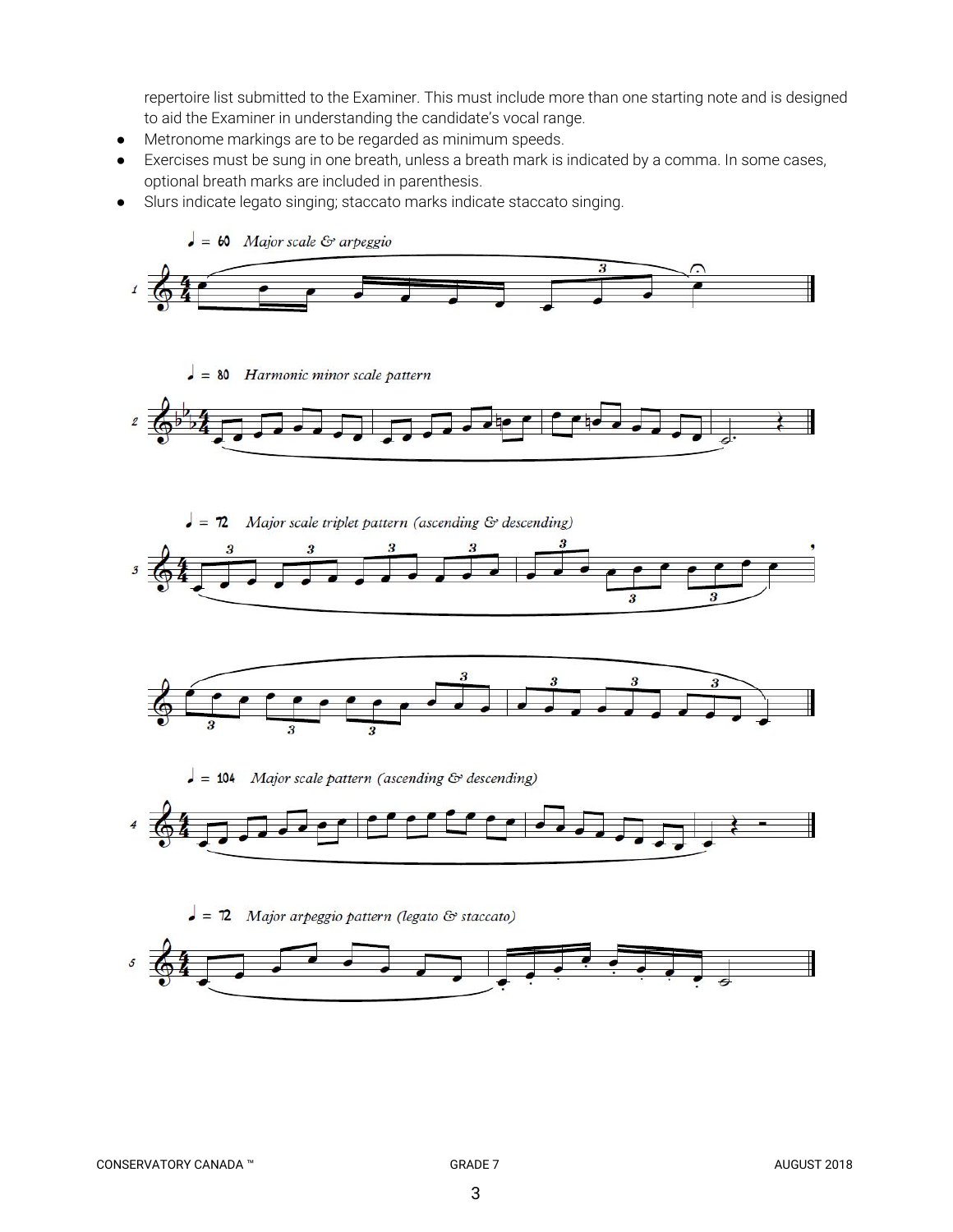

 $\bullet = 60$ Chromatic scale (ascending & descending)



# SIGHT READING

Candidates will be given a brief period to scan the score for the following two tests:

# Rhythm

Tap or clap (at the candidate's choice) a rhythm, 4 bars in length.

- Time signature may be either 3/4, 4/4 or 6/8.
- Note values may include sixteenth, eighth, dotted eighth, triplet eighth, quarter, dotted quarter, half, dotted half and whole.
- Rest values may include eighth, quarter, half and whole.
- Tied notes may be used.

# *Example:*



# Singing

Sing at sight a simple, unaccompanied, 4 to 8 bar melody equal in difficulty to pieces at the Grade 3 level. The melody will be within the range of one octave, including the leading tone below the lower tonic. Candidates may use any vowel of their choice, solfege syllables, or numbers. The examiner will play a I-IV-V-I chord progression (with the leading note to tonic in the upper part) on the piano to establish the tonality, followed by the tonic note.

- *●* Any major or minor key with up to and including three sharps or flats.
- *●* Time signature may be 3/4 or 4/4.
- Note values may include eighth, quarter, dotted quarter, half, dotted half and whole.
- Rest values include quarter, half and whole.
- Intervals used will be 2nds, 3rds, 4ths, 5ths and 6ths (minor 6ths will be descending only).
- The melody will begin on the tonic note.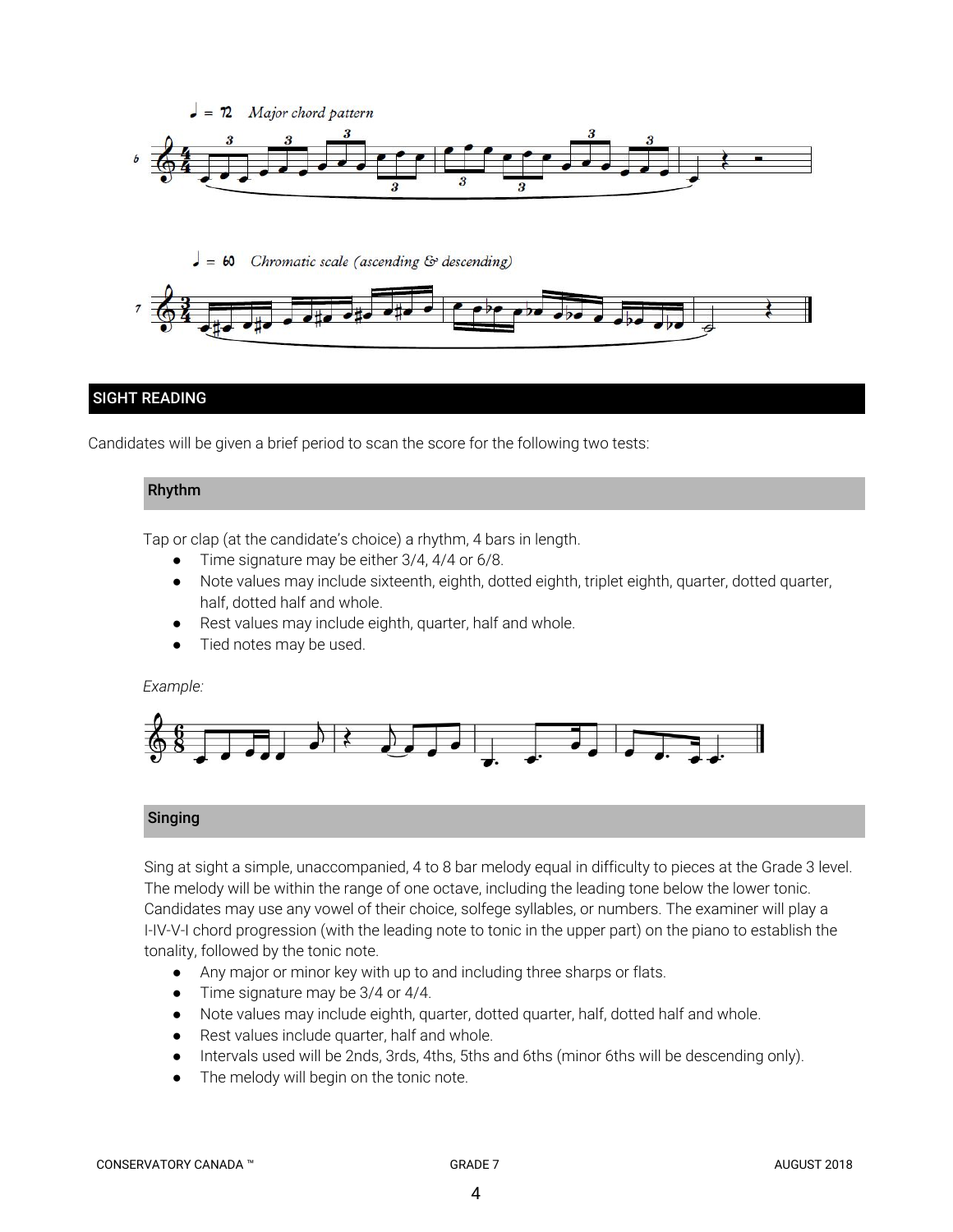*Example:*



# AURAL TESTS

Candidates will be required to complete the following three tests:

# Sing Back

Sing back on any vowel (candidate's choice), a short melody of six to eight notes in 2/4, 3/4 or 4/4 time. The melody will be based on the first five notes and lower leading tone of a major or minor scale beginning on any note of the tonic triad. The examiner will:

- Name the key—major and minor keys with up to and including three sharps or flats.
- Play the tonic four-note chord in broken form.
- Play the melody twice.

*Example:*



# Chord Identification

Identify the following chords after being played once by the examiner.

● All chords will be played in solid form.

| Chord           | <b>Inversion</b> | <b>Position</b> |
|-----------------|------------------|-----------------|
| Major triad     | Root             | Close           |
| Minor triad     | Root             | Close           |
| Augmented triad | Root             | Close           |
| Dominant 7th    | Root             | Close           |
| Diminished 7th  | Root             | Close           |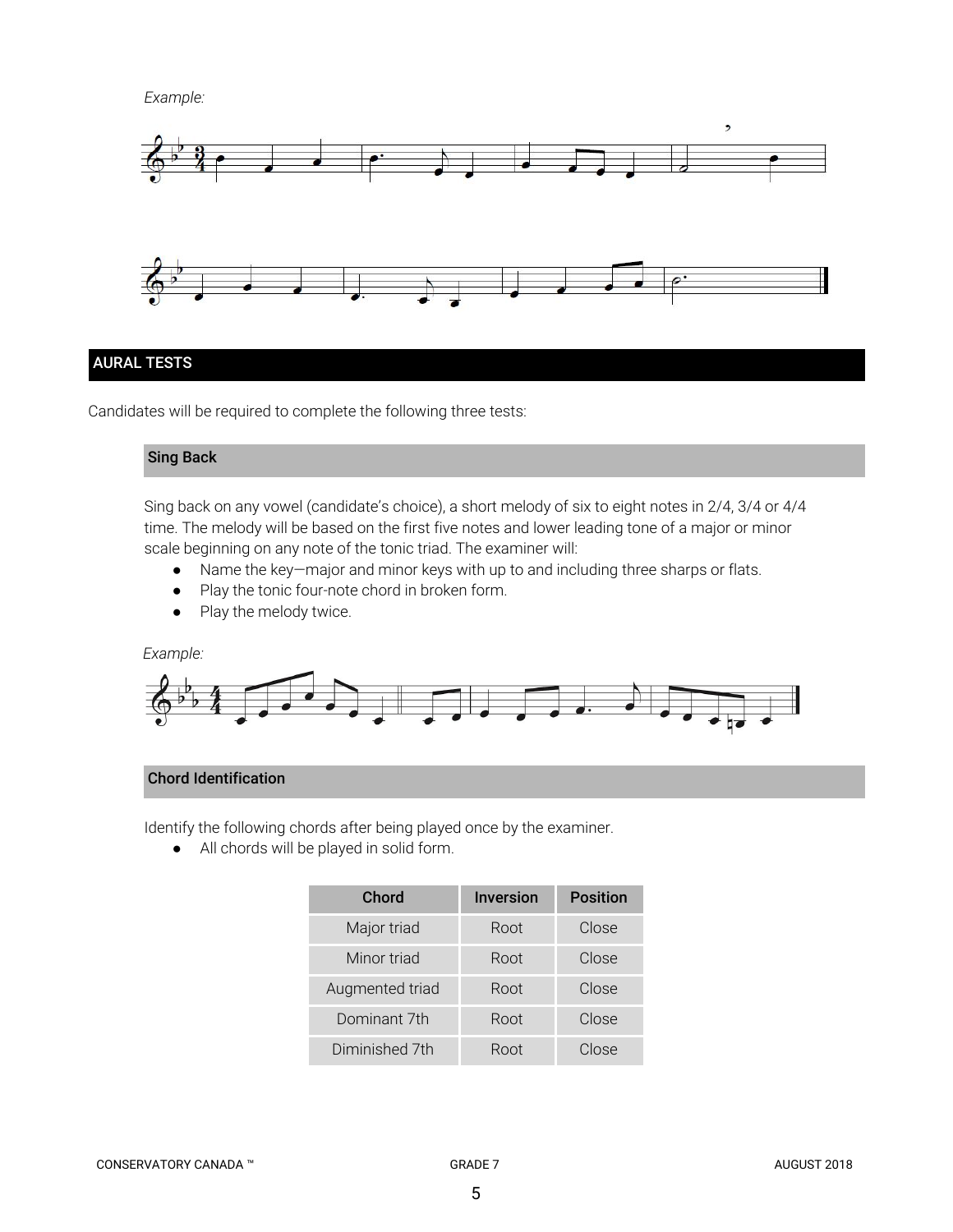# Interval Identification

Identify or sing any of the following intervals.

- If identifying, the intervals will be played once, in broken form, by the examiner.
- If singing, the examiner will provide a starting note.

| Ascending   | <b>Descending</b> |  |
|-------------|-------------------|--|
| minor 2nd   |                   |  |
| major 2nd   |                   |  |
| minor 3rd   | minor 3rd         |  |
| major 3rd   | major 3rd         |  |
| perfect 4th | perfect 4th       |  |
| perfect 5th | perfect 5th       |  |
| minor 6th   | minor 6th         |  |
| major 6th   | major 6th         |  |
| minor 7th   |                   |  |
| perfect 8th | perfect 8th       |  |

# BACKGROUND INFORMATION

Candidates must be prepared to give verbal answers to the following questions pertaining to the List pieces:

- 1. Without reference to the score, give the title, composer/arranger, and key of all List pieces. Students will not be expected to identify keys of modern pieces that are non-diatonic (i.e. atonal, modal, etc.).
- 2. Explain all signs (including clefs, time signatures, key signatures, accidentals, etc.), articulation markings (legato, staccato, accents, phrase or slur markings, etc.), dynamic markings, tempo markings, and other musical terms found in all List pieces.
- 3. Explain the meaning or significance of the title of each List piece.
- 4. Give a few relevant details about the composer of each List piece.

NOTE: Candidates taking a partial examination will be asked Background Information questions on any of the pieces *they are singing in that partial.*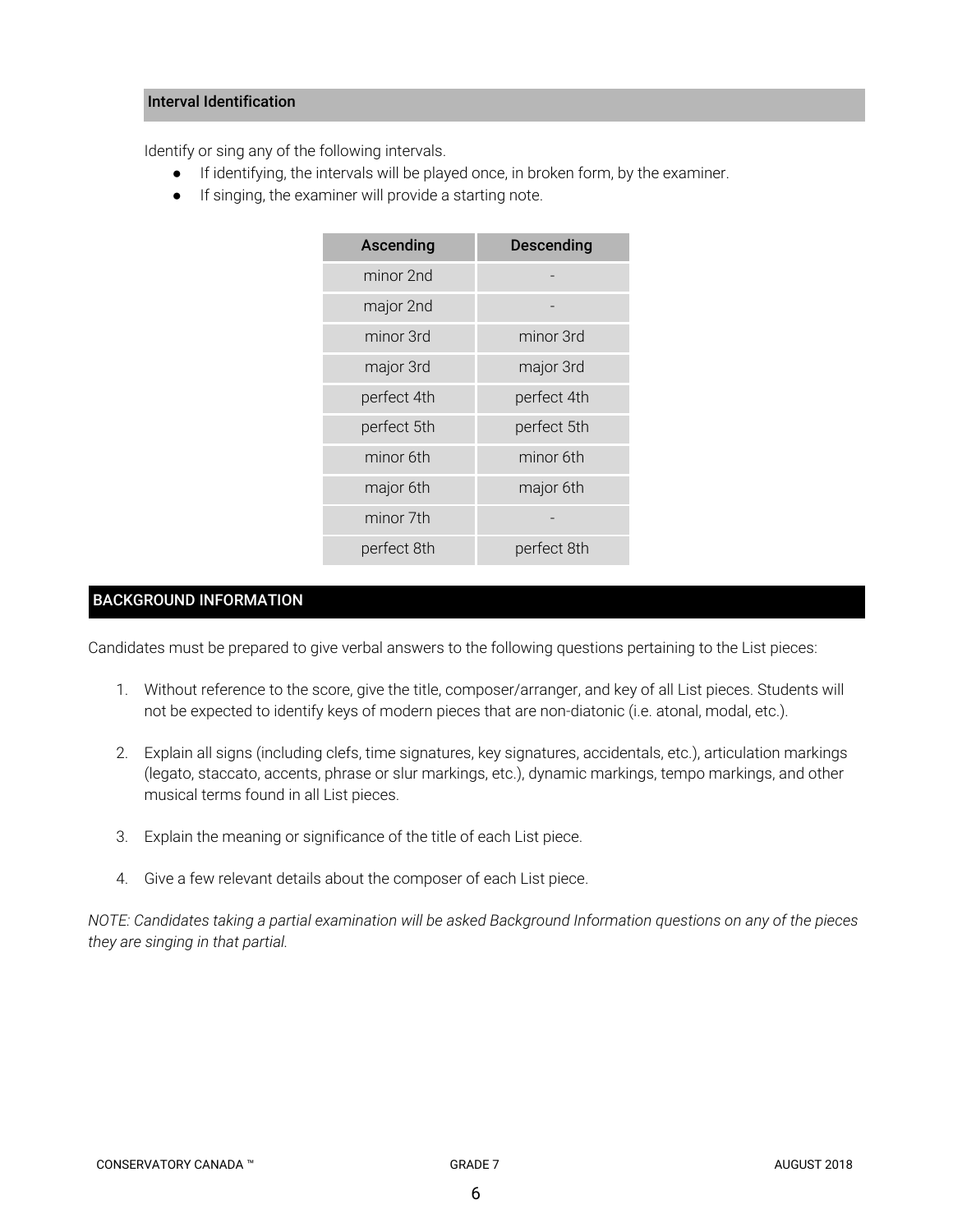# REPERTOIRE LIST

# LIST A

#### **ANONYMOUS**

● Have You Seen But A White Lily Grow?

# ARNE, T.

- Blow Blow Thou Winter Wind
- Come, Let's Be Merry
- The Lass With the Delicate Air
- O Come, O Come My Dearest
- Softly Flow, Thou Silver Stream
- Where The Bee Sucks

## BONONCINI, G.

- Bella Vittoria
- Per La Gloria d'adorarvi *(26 Songs and Arias)*

#### BOYCE, W.

- O Turn Away Mine Eyes
- Tell Me Lovely Shepherd

## CALDARA, A.

● Sebben Crudele

## DOWLAND, J.

- Come Away, Come Sweet Love
- Fine Knacks for Ladies
- Weep You No More
- What if I never Speede

#### HANDEL, G.F.

- Beneath the Cypress' Gloomy Shade
- Droop Not, Young Lover
- Here Amid the Shady Woods
- Pack, Clouds, Away!
- Peace, Peace Crowned with Roses
- The Smiling Hours
- Vouchsafe, O Lord

# HAYDN, F.J.

- Die Landlust
- Now the Dancing Sunbeams Play (The Mermaid's Song)

#### MAZZAFERRATA, G.B.

● Presto, Presto Io M'Innamoro

#### MONROE, G.

● Celia the Fair *(Hundred Best Short Songs III)*

#### MONTEVERDI, C.

● Maledetto sia l'aspetto

#### MORLEY, T.

• Sleep Slumbering Eyes

#### MOZART, W.A.

● Un Moto di Gioia

#### PERGOLESI, G.B. (ATTR.)

● Nina  *(26 Songs and Arias)*

#### PURCELL, H.

- Come Unto These Yellow Sands
- Hush, be Silent
- Let us Dance, Let us Sing
- Strike the Viol
- The Knotting Song

#### REYNOLDS, A.

● How Delightful the Morning

#### SCARLATTI, A.

- Amor Preparami
- Sento Nel Core

#### VIVALDI, A.

● Vieni, vieni o mio Diletto

## FOLK SONGS

#### AMERICAN

- Ching-A-Ring Chaw (arr. Copland)
- Poor Wayfaring Stranger (arr. Althouse)

#### CANADIAN

- La fontaine est Profonde (arr. \*Willan)
- She's Like the Swallow (arr. \*Ridout)
- The Green Bushes (arr. \*Cook)

## FRENCH

- Bergere Legere (arr. Weckerlin)
- Jeunes Fillette (arr. Weckerlin)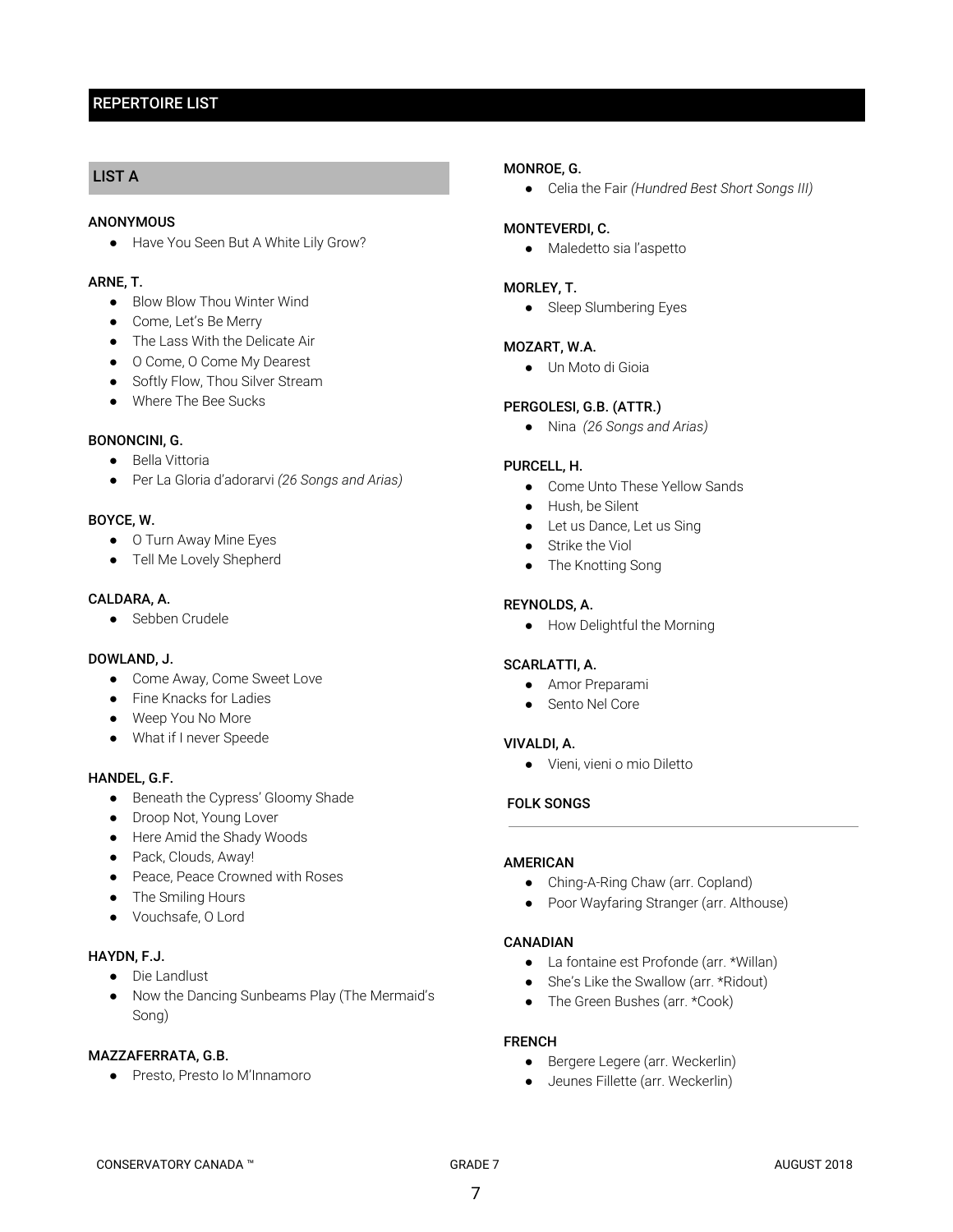#### BRITISH

● Come You Not from Newcastle (arr. Britten)

#### IRISH

- I Know My Love (arr. Hughes)
- The Gartan Mother's Lullaby (arr. Hughes)

## **SPANISH**

● No Quiero Casarme (arr. \*Campbell-Watson)

# LIST B

## BRAHMS, J.

● Salamander

#### CHOPIN, F.

● Lithuanian Song

# DEBUSSY, C.

● Les Angelus

# DELIUS, F.

● Beim Sonnenuntergang

# FAURE, G.

- Dans Les Ruines D'Une Abbaye
- Le Papillon et la Fleur

## GRIEG, E.

- Ein Schwan
- Margarethens Wiegenlied
- Mit einer Primula veris

## LALO, E.

● L'esclave

## QUILTER, R.

*4 Songs*

● Die helle Sonne Leuchtet

## REGER, M.

● Maria Wiegenlied (The Virgin's Slumber Song)

## SCHUBERT, F.

- An Die Musik
- Der Alpenjager
- Der Schmetterling
- Die Vogel
- Horch, Horch! Die Lerche (Ständchen)
- Seligkeit
- Wanderers Nachtlied

# SCHUMANN, R.

- Der Sandmann
- Die Lotosblume
- Du Bist Wie eine Blume
- Erstes Grun
- Marienwurmchen

## TOSTI, F.P.

● Primavera *(Romance per canto)*

# LIST C

# BARBER, S.

● The Daisies

# BEMBERG, H.

● Il Neige

# BERKELEY, L.

● D'un Vanneur de blé aux Vents

# \*BLAIR, D.

- *Songs for Hobble-de-hoys and Giggle-d-she's*
	- Spring

# CHILCOTT, R.

● Midwinter

# COPLAND, A.

● At the River

# \*COUTURE, G.

● Le Souvenir

## DOUGHERTY, C.

● Thy Fingers make early Flowers

## \*DUKE, J.

● When I was One-and-twenty

## DUNHILL, T.

● The Cloths of Heaven

## \*GARLAND, H.

● Fond Memories

## \*GLEDHILL, E.

● Oh! Nightingale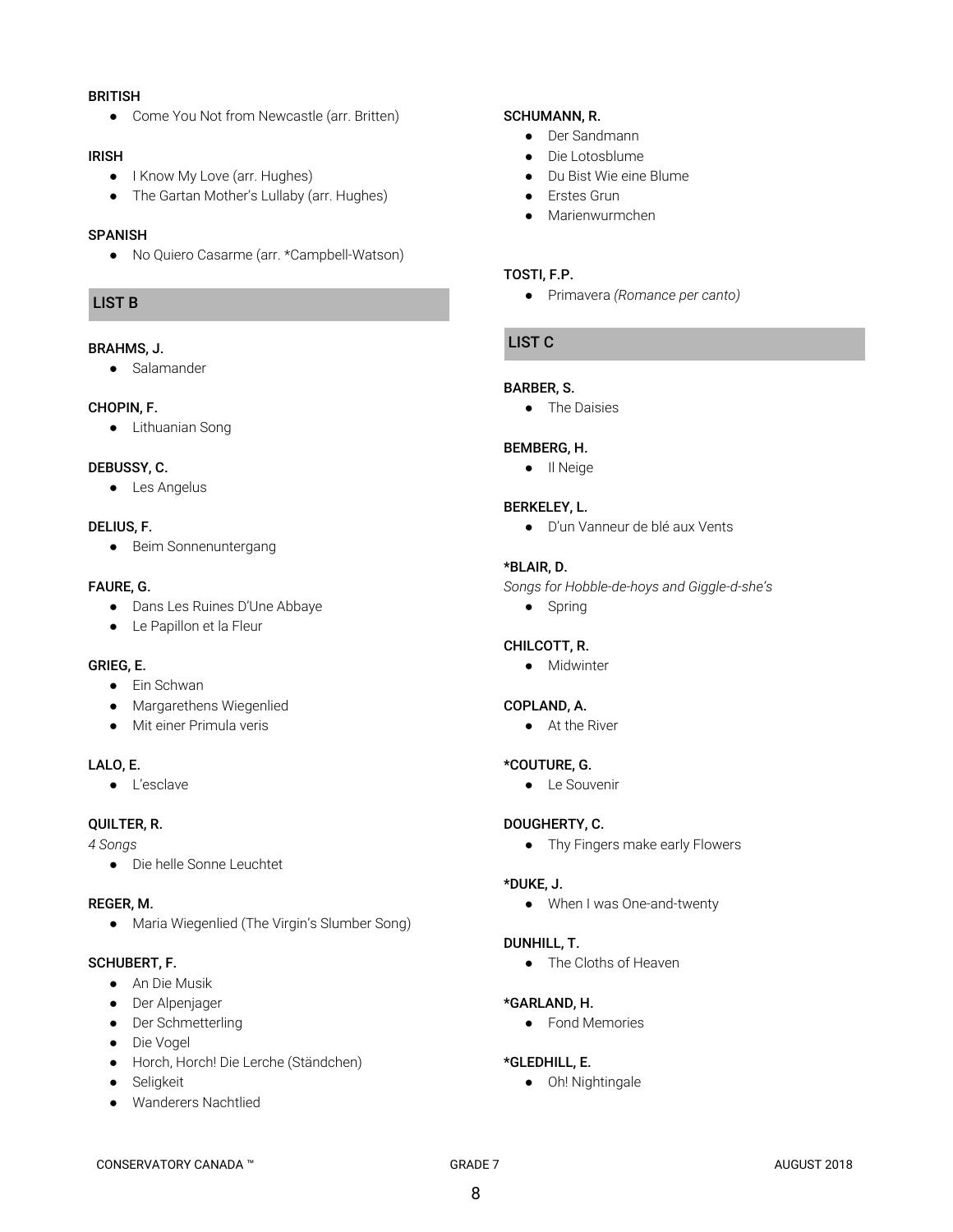# GIBBS, A.

- Ann's Cradle Song
- Five Eyes
- Silver
- To the One Who Passed Whistling

# HEAD, M.

- Sweet Chance That Led My Steps Abroad
- Why have you stolen my Delight?

## IRELAND, J.

- I Have Twelve Oxen
- Weathers

# IVES, C.

● Where the Eagle

# KERN, P. (ARR.)

● Angels Through the Night/All Night, All Day

# \*KISBY-HICKS, M.

● Dawn

# \*MACGILLIVRAY, A.

● Song for the Mira

# \*MACNUTT, W.

- Falls the Snow
- The Lamb
- Spring

# \*NAYLOR, B.

- The Fallen Poplar
- Rose Berries
- Sleep, O Sleep

## NILES, J.J.

● What Songs Were Sung

## \*PENNY, L.L.

● Party Shoes

## QUILTER, R.

- In the Highlands
- Weep You No More

# ROWLEY, A.

● In the Water Cool

# RUSSELL, W.

● Ah, What is Love?

# SCOTT, C.

- Lullaby
- The Unforeseen

# \*STEPHEN, R.

● Chorale *(The Course of Love)*

# THIMAN, E.

● The Flower of Heaven

# THOMPSON, R.

● Velvet Shoes

## VAUGHAN WILLIAMS, R.

- Darest thou now, O soul
- Orpheus With His Lute
- The Sky Above the Roof

# WARLOCK, P.

● The First Mercy

## \*WILLAN, H.

- Music When Soft Voices Die
- *10 Songs*
	- To Blossoms

# LIST D (MUSICAL THEATRE)

## BERLIN, I.

*Annie Get Your Gun*

● My Defenses are Down

## BERNSTEIN, L.

*Candide*

● It Must Be So

*Peter Pan*

● My House

## BOCK, J. & HARNICK, S.

*Fiddler on the Roof*

● Far From the Home I Love

# GILBERT, W. & SULLIVAN, A.

*The Pirates of Penzance*

● The Policeman's Song

## LERNER, J & LOEWE, F.

*Brigadoon*

● Waitin' for my Dearie